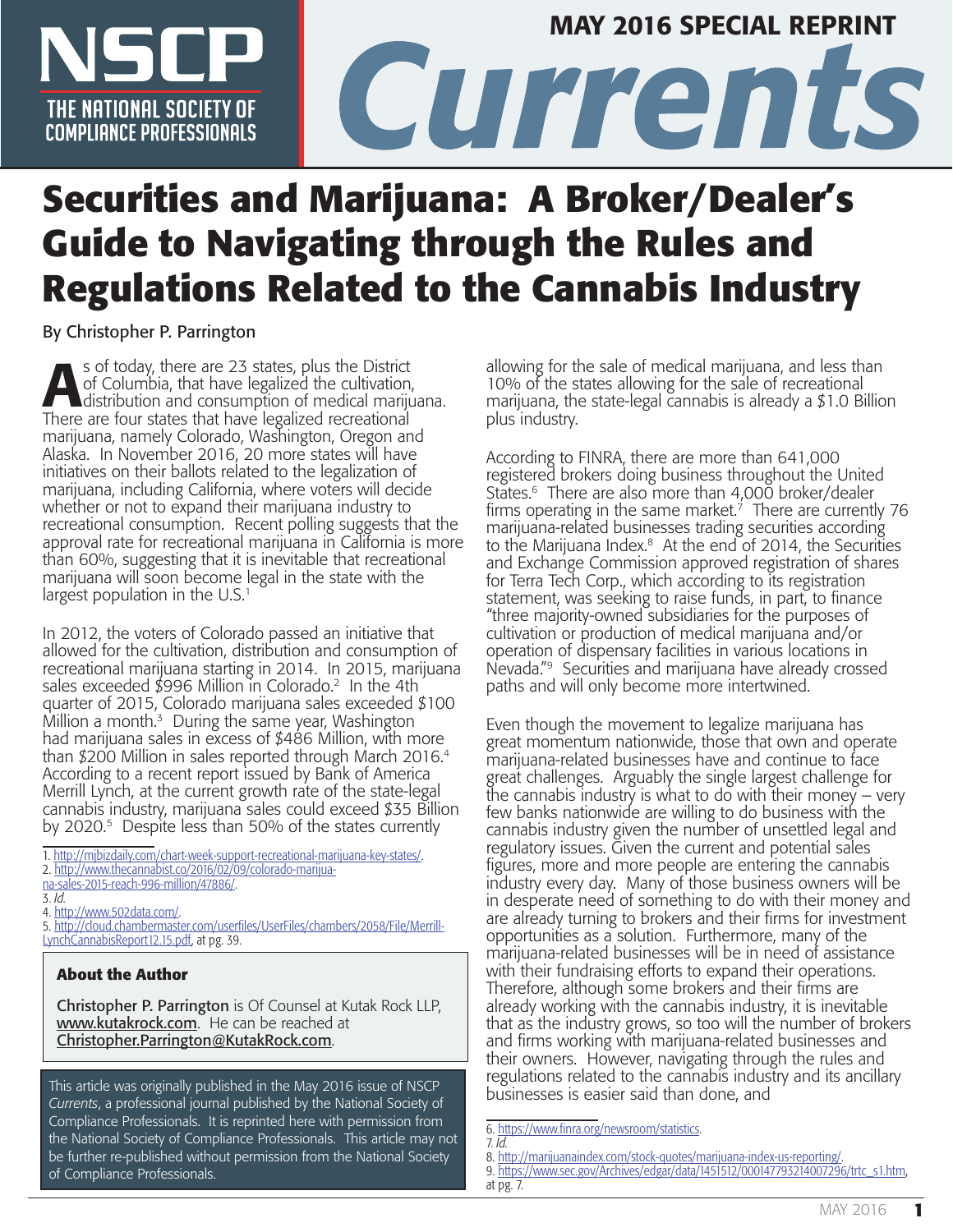# **NSCP** *Currents* **NSCP** *Currents*

the potential repercussions of doing it wrong are too great to ignore.

#### Cannabis Conflict between State and Federal Law

Although the cultivation, distribution and consumption of marijuana are legal in some form (medical or recreational) in 23 states and the District of Columbia, it is still illegal under federal law. Under the Controlled Substance Act, it is illegal to distribute a Schedule I controlled substance.<sup>10</sup> Marijuana is classified as a Schedule I drug under the Controlled Substance Act.11 Therefore, regardless of whether marijuana-related businesses are compliant with their respective state laws, they are in violation of the federal law if they are growing and selling marijuana.

Federal anti-money laundering laws provide for criminal liability against anyone who engages in a financial transaction knowing that the property involved represents proceeds from unlawful activity, including the sale of marijuana in violation of the Controlled Substance Act.12 Financial institutions are required to report suspicious transactions relevant to a possible violation of the law, and the failure to report such suspicious transactions could result in criminal liability for those financial institutions and their directors, officers, employees and agents, under the Bank Secrecy Act.13 Broker/dealer firms fall within the definition of a "financial institution" under the Bank Secrecy Act.<sup>14</sup> Therefore, broker/dealer firms and their registered representatives must be careful to delicately navigate through the relevant rules, regulations, guidance and laws when deciding to do business with the cannabis industry.

In October 2009, after the first states legalized medical marijuana, David W. Ogden, Deputy Attorney General, issued a memorandum to the U.S. Attorneys, providing guidance on investigations and prosecutions of Controlled Substance Act violations in states authorizing the medical use of marijuana (the "Ogden Memo").15 According to the Ogden Memo, "[t]he Department of Justice is committed to the enforcement of the Controlled Substance Act in all states [because] Congress has determined that marijuana is a dangerous drug, and the illegal distribution and sale of marijuana is a serious crime."16 However, the Ogden Memo further provides that "[t]he Department [of Justice] is also committed to making efficient and rational use of its limited investigative and prosecutorial resources."17 Although the U.S. Attorneys are vested with "'plenary authority with regard to federal criminal matters' within their districts . . . [t]his authority should, of course, be exercised consistent with Department [of Justice] priorities and guidance."<sup>18</sup> As a result, pursuit of the Department of Justice's priority of prosecuting violations of the Controlled substance Act "should not focus federal resources in States on

14. 31 U.S.C. § 5312(a)(2)(H). 15. Ogden Memo (Oct. 19, 2009), [https://www.justice.gov/opa/blog/memorandum-se](https://www.justice.gov/opa/blog/memorandum-selected-united-state-attorneys-investigations-and-prosecutions-states)[lected-united-state-attorneys-investigations-and-prosecutions-states](https://www.justice.gov/opa/blog/memorandum-selected-united-state-attorneys-investigations-and-prosecutions-states).

individuals whose actions are in *clear and unambiguous compliance* with existing state laws providing for the medical use of marijuana."<sup>19</sup>

In August 2013, following Colorado and Washington voters passing initiatives legalizing the recreational use of marijuana, James M. Cole, Deputy Attorney General, issued another memo to the U.S. Attorneys (the "First Cole Memo").20 Although the First Cole Memo reiterated the guidance set forth in the Ogden Memo, it went a step further and identified eight (8) marijuana-related enforcement priorities of the Department of Justice.<sup>21</sup> Specifically, those enforcement priorities include preventing:

- The distribution of marijuana to minors;
- Revenue from the sale of marijuana from going to criminal enterprises, gangs and cartels;
- The diversion of marijuana from states where it is legal under state law in some form to other states;
- State-authorized marijuana activity from being used as a cover or pretext for the trafficking of other illegal drugs and other illegal activity;
- Violence and the use of firearms in the cultivation and distribution of marijuana;
- Drugged driving and the exacerbation of other adverse public health consequences associated with marijuana use;
- The growing of marijuana on public lands and the attendant public safety and environmental dangers posed by marijuana production on public lands; and
- Marijuana possession or use on federal property.<sup>22</sup>

According to the First Cole Memo, "prosecutors should continue to review marijuana cases on a case-by-case basis, and weigh all available information and evidence, including, but not limited to, whether the operation is demonstrably in compliance with a strong and effective state regulatory system."<sup>23</sup> However, the primary question in all cases should be "whether the conduct at issue implicates one or more of the enforcement priorities listed above."24 Even though the First Cole Memo is intended to provide guidance as to the exercise of investigative and prosecution discretion, it clearly states that it "does not alter in any way the Department [of Justice]'s authority to enforce federal law" and neither the guidance, nor any state or local laws, provide a defense to a violation of federal law, including violation of the Controlled Substance Act.25

16. *Id.* 17. *Id.* 18. *Id.*

<sup>10.</sup> Controlled Substance Act § 828(a).

<sup>11.</sup> Controlled Substance Act § 812.

<sup>12. 18</sup> U.S.C. § 1956(a)(1).

<sup>13. 31</sup> U.S.C. § 5318(g).

<sup>19.</sup> *Id.* (emphasis added).

<sup>20.</sup> Cole Memo (August 29, 2013), [https://www.justice.gov/iso/opa/resourc](https://www.justice.gov/iso/opa/resources/3052013829132756857467.pdf)[es/3052013829132756857467.pdf](https://www.justice.gov/iso/opa/resources/3052013829132756857467.pdf).

<sup>21.</sup> *Id.* 22. *Id.* at pgs. 1-2.

<sup>23.</sup> *Id.* at pg. 3.

<sup>24.</sup> *Id.* 25.*Id.* at pg. 4.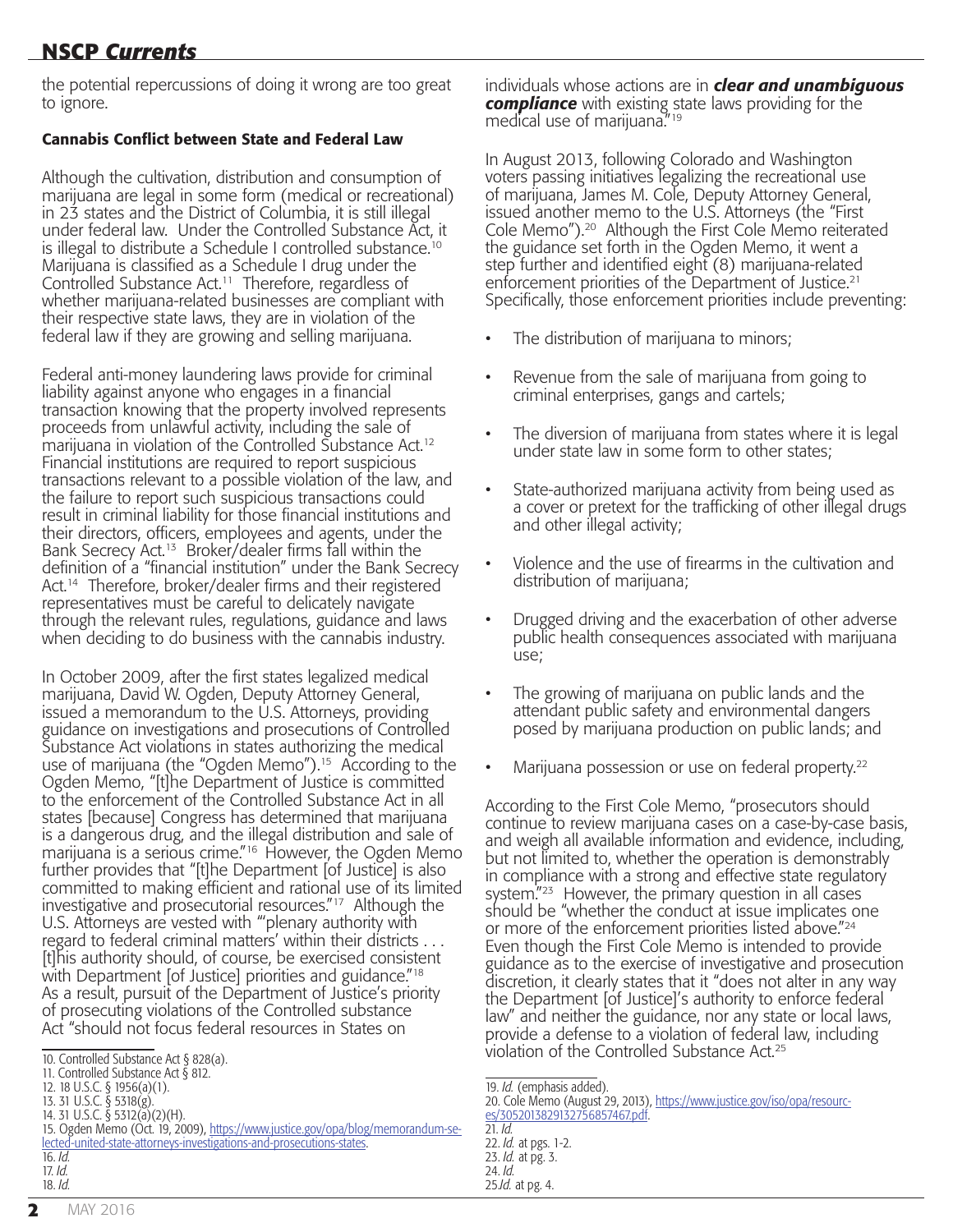# **NSCP** *Currents* **NSCP** *Currents*

In January 2014, Colorado and Washington experienced their first sales of recreational marijuana. Almost immediately, it became clear that one of the more significant issues facing marijuana-related businesses was the lack of banking services available in light of the fact that banks doing business with the cannabis industry are in violation of federal law. As a result, on February 14, 2014, the Financial Crimes Enforcement Network ("FinCEN") issued a memorandum providing guidance to clarify Bank Secrecy Act expectations for financial institutions seeking to provide services to marijuana-related businesses (the "FinCEN Guidance").26 The FinCEN Guidance "clarifies how financial institutions can provide services to marijuanarelated businesses consistent with their [Bank Secrecy Act] obligations."<sup>27</sup> In issuing the FinCEN Guidance, it was FinCEN's hope that it would "enhance the availability of financial services for, and the financial transparency of, marijuana-related businesses."28

According to the FinCEN Guidance, "the decision to open, close or refuse any particular account or relationship should be made by each financial institution based on a number of factors specific to that institution," including the particular business objectives of the financial institution, an evaluation of the risks associated with offering a particular product or service, and the financial institution's capacity to manage those risks effectively."<sup>29</sup> In evaluating these factors, "[t] horough customer due diligence is a critical aspect of making this assessment."<sup>30</sup> In performing this due diligence, the FinCEN Guidance articulates that a financial institution's due diligence procedures should include, at a minimum:

- Verifying with appropriate state authorities whether the business is duly licensed and registered;
- Reviewing the license application (and related documentation) submitted by the business for obtaining a state license to operate its marijuana-related business;
- Requesting available information about the business and related parties from state-licensing and enforcement authorities;
- Developing an understanding of the normal and expected activity for the business;
- Ongoing monitoring of publicly available sources for adverse information about the business and related parties;
- Ongoing monitoring for suspicious activity, including red flags described in the FinCEN Guidance; and
- Refreshing information obtained as part of a customer due diligence on a periodic basis and in accordance with the associated risk.<sup>31</sup>

26. FinCEN Guidance Memo (Feb. 14, 2014), [https://www.fincen.gov/statutes\\_regs/](https://www.fincen.gov/statutes_regs/guidance/pdf/FIN-2014-G001.pdf) [guidance/pdf/FIN-2014-G001.pdf](https://www.fincen.gov/statutes_regs/guidance/pdf/FIN-2014-G001.pdf).

27. *Id.* at pg. 1. 28. *Id.* 29. *Id.* at pg. 2. 30. *Id.* 31. *Id.* at pgs. 2-3. The FinCEN Guidance goes on to identify various red flags that the marijuana-related business may be engaged in activity that implicates one of the First Cole Memo priorities or violates state law, such as: the business receives substantially more revenue than reasonably expected or more than its local competitors; the business is depositing more cash than is commensurate with the amount reported for federal and state tax purposes; rapid movement of funds in and out of the account; deposits by third-parties with no apparent connection to the accountholder; commingling of funds with the business owner or manager's personal accounts; financial statements are inconsistent with the actual account activity; the business is unable to demonstrate the legitimate source of outside investments; the business uses a non-descript name such as "consulting," "holding," or "management"; the owners or managers of the business reside outside the state in which the business is located; the business is purporting to be a "non-profit"32 despite being engaged in commercial activity.<sup>33</sup>

Regardless of the type of business (marijuana-related or not), a financial institution is required to file a Suspicious Activity Report ("SAR") if it knows, suspects or has reason to suspect that a transaction conducted through the financial institution involves funds derived from illegal activity.34 Given that the cultivation and sale of marijuana is illegal under the Controlled Substance Act, financial institutions doing business with the cannabis industry must file SARs under federal law. According to the FinCEN Guidance, however, SAR filing for marijuana-related businesses shall receive special attention. For example, if, based upon its customer due diligence, a financial institution believes that a marijuana-related business does not implicate one of the First Cole Memo priorities and does not violate applicable state law, then the financial institution should file a "Marijuana Limited" SAR<sup>35</sup> containing specific information about the business. $36$  If, after due diligence, the financial institution believes that the marijuana-related business implicates one of the First Cole Memo priorities, then it should file a "Marijuana Priority" SAR.<sup>37</sup> If the financial institution deems it necessary to terminate a relationship with a marijuana-related business due to maintain its anti-money laundering program, it should file a "Marijuana Termination" SAR.

On the same day that the FinCEN Guidance was issued, James Cole issued a second memo providing guidance on the impact that the First Cole Memo would have on certain financial crimes for which marijuana-related conduct is a predicate (the "Second Cole Memo").<sup>38</sup> According to

36. FinCEN Guidance at pgs. 3-4.

38. Second Cole Memo (Feb. 14, 2014), <u>https://www.justice.gov/sites/default/files</u>/ [usao-wdwa/legacy/2014/02/14/DAG%20Memo%20-%20Guidance%20Regarding%20](https://www.justice.gov/sites/default/files/usao-wdwa/legacy/2014/02/14/DAG%20Memo%20-%20Guidance%20Regarding%20Marijuana%20Related%20Financial%20Crimes%202%2014%2014%20%282%29.pdf) [Marijuana%20Related%20Financial%20Crimes%202%2014%2014%20%282%29.pdf.](https://www.justice.gov/sites/default/files/usao-wdwa/legacy/2014/02/14/DAG%20Memo%20-%20Guidance%20Regarding%20Marijuana%20Related%20Financial%20Crimes%202%2014%2014%20%282%29.pdf)

<sup>32.</sup> Under current California law, those engaged in the cultivation or distribution of medical marijuana are not authorized to do so "for profit." CA Code § 11362.765. Therefore, this red flag factor is even more significant for those financial institutions doing business with medical marijuana-related businesses in California. 33. *Id.* at pgs. 6-7

<sup>34.</sup> a 31 CFR § 1020.320.

<sup>35.</sup> The FinCEN Guidance further provides that a financial institution should follow FinCEN's previous guidance on the filing of continuing activity reports for the same activity reported on the "Marijuana Limited" SAR, in addition to performing ongoing due diligence for red flags of changes that may implicate one of the First Cole Memo priorities. FinCEN Guidance at pg. 4.

<sup>37.</sup> *Id.* at pg. 4.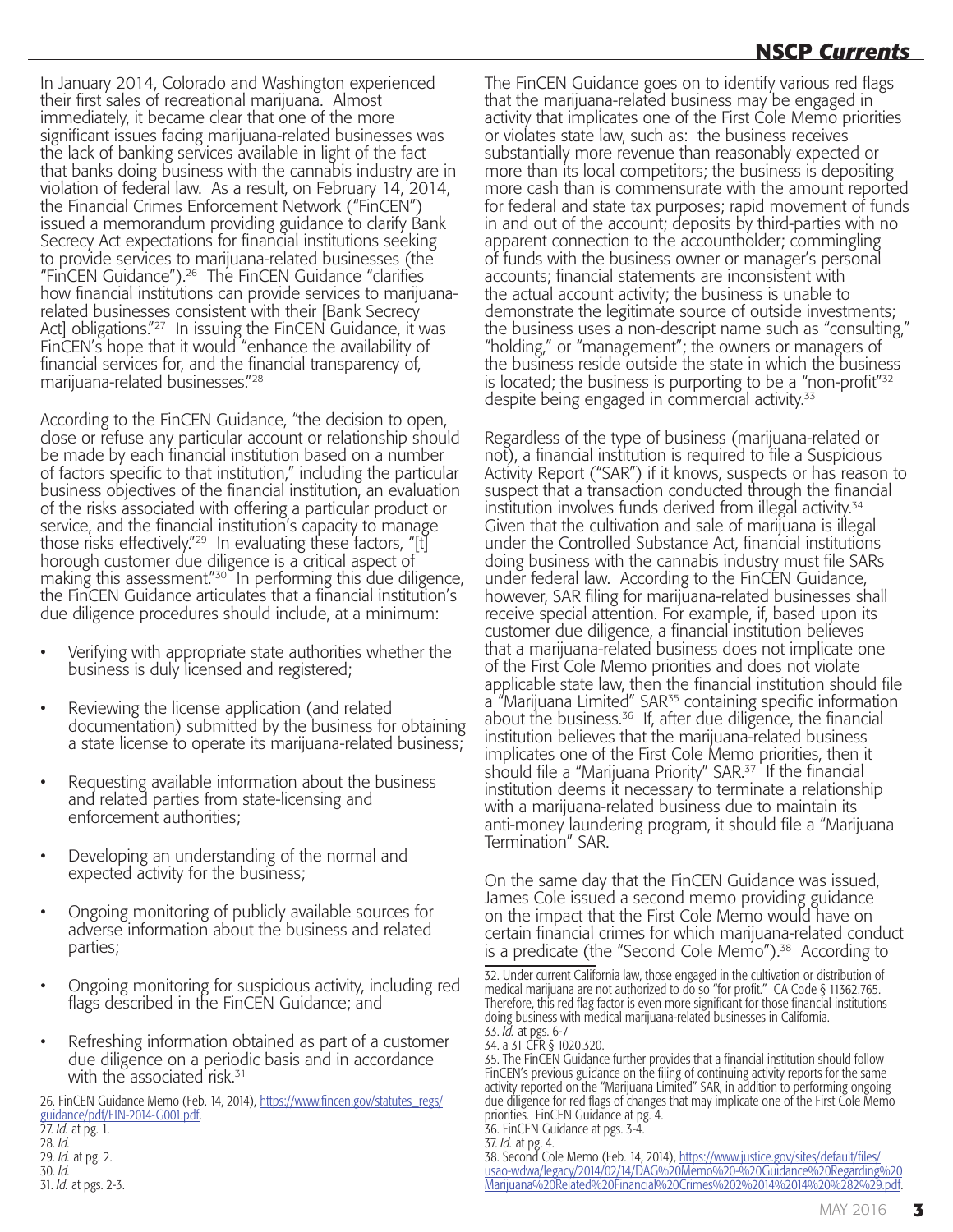# **NSCP** *Currents* **NSCP** *Currents*

the Second Cole Memo, investigations and prosecutions of violations of the Bank Secrecy Act with respect to marijuana-related businesses should be subject to the same consideration and prioritization of investigations and prosecutions of violations of the Controlled Substance Act.39 As such, the Second Cole Memo reiterates the importance of a financial institution performing adequate due diligence on its customers to ensure compliance with the First Cole Memo priorities and the applicable state laws, but also provides that "it is essential that financial institutions adhere to FinCEN's guidance."40 Similar to the First Cole Memo, however, the Second Cole Memo reminds financial institutions that it is merely intended as a guide to the exercise of investigative and prosecutorial discretion by U.S. Attorneys, and that nothing in it provides a legal defense or restricts the Department of Justice's authority to enforce federal law.41

#### So what does all this mean?

Despite the direction set forth in the Cole Memos and the FinCEN Guidance, most financial institutions are still refraining from servicing marijuana-related businesses. However, there are some financial institutions that have elected to pave the way for doing business with the cannabis industry. According to FinCEN, from February 2014 through January 2015, there were 3,157 marijuanarelated SARs filings.42 Of these filings, 1,736 were "Marijuana Limited" SARs in 25 different states, which mean that there were at least 1,736 active accounts at financial institutions doing business with marijuana-related businesses.43 During the reported time period, 37 of the financial institutions were broker/dealer firms that reported filing marijuana-related SARs.<sup>44</sup> Although the number of broker/dealer firms that filed marijuana-related SARs is less than 1% of the total number of broker/dealer firms registered with FINRA, it is clear that at least some brokers and their firms are actively doing business with the cannabis industry today.

Under the guidance set forth by the Cole Memos and the FinCEN Guidance, those brokers and firms doing business with the cannabis industry have a special set of rules to follow. For example, FINRA Rule 2111 requires that FINRA members have a reasonable basis to believe that a recommended transaction and investment strategy is suitable for the customer, based upon information obtained about the customer through reasonable due diligence.<sup>45</sup> In the event the customer is engaged in a marijuana-related business, the Cole Memos and FinCEN Guidance require that the FINRA member not only determine suitability for the particular transaction or strategy, but likewise determine if the source of the funds being invested are from a marijuana-related business that is in compliance with the First Cole Memo priorities and applicable state law, for the purpose of filing the appropriate marijuana-related SAR. These enhanced obligations would apply to any broker/

dealer firm recommending an investment transaction or strategy utilizing funds generated from the operation of a marijuana-related business.

Not only must broker/dealer firms be knowledgeable on the regulatory environment related to the cannabis industry in order to adequately know their customers and determine the appropriate SAR filing, but many broker/ dealers will likely be presented with cannabis-related investment opportunities to present to their clients. For example, not only must a FINRA member determine if the transaction is suitable for the customer based upon the customer's investment profile information, but the FINRA member must also perform due diligence on the sponsor of the investment product.<sup>46</sup> When the investment product is marijuana-related, the due diligence must be enhanced to include an investigation and assessment of whether the business seeking investors is compliant with the First Cole Memo priorities and applicable state law. Furthermore, it will be important to ensure that FINRA members recommending investments into marijuanarelated businesses adequately identify and disclose the risks associated with investing in the cannabis industry, including the risks of prosecution for violation of the Controlled Substance Act. This is especially true given FINRA's concerns about investing in the cannabis industry as set forth in FINRA's investor alert in May 2014.<sup>47</sup>

The final area in which the cannabis industry could be relevant to a broker/dealer firm pertains to registered brokers seeking approval to be involved in marijuanarelated business as outside business activities ("OBA"). For example, FINRA Rule 3270 requires advance notice to a broker/dealer firm before a FINRA member is engaged in a business activity outside the scope of his or her member firm.48 Upon receipt of notice of an OBA, the broker/dealer firm is required to evaluate certain considerations, which require the firm to have an adequate understanding of the proposed activity including whether the activity is compliant with the First Cole Memo priorities and applicable state law when it is marijuana-related, especially given the obligations imposed upon the member firm as a financial institution governed by the Bank Secrecy Act.<sup>49</sup> Furthermore, where an OBA is approved, then the member firm will need to ensure that it has the proper procedures in place to monitor the activity for changes that may raise red flags of violations of the First Cole Memo priorities or applicable state law after the activity is approved.

#### What does the future hold?

Although the Cole Memos and FinCEN Guidance provide guidance for brokers and their firms doing business with the cannabis industry, at the end of the day, those documents are just what they say – guidance on how to best avoid being the subject of an investigation or prosecution for violating federal law. As the Cole Memos and FinCEN Guidance make clear, even 100% compliance does not guarantee a lack of investigation or prosecution by the

<sup>39.</sup> *Id.* at pg. 2.

<sup>40.</sup> *Id.* at pg. 3.

<sup>41.</sup> *Id.*

<sup>42.</sup> [http://securitiesanalytics.com/marijuana\\_SARs](http://securitiesanalytics.com/marijuana_SARs).

<sup>43.</sup> *Id.* 44. *Id.*

<sup>45.</sup> FINRA Rule 2111(a).

<sup>46.</sup> *See* FINRA Notice to Member 10-22.

<sup>47.</sup> *See* [www.finra.org/investors/alerts/marijuana-stock-scams.](http://www.finra.org/investors/alerts/marijuana-stock-scams)

<sup>48.</sup> FINRA Rule 3270. 49. FINRA Rule 3270, Supp. Material .01.